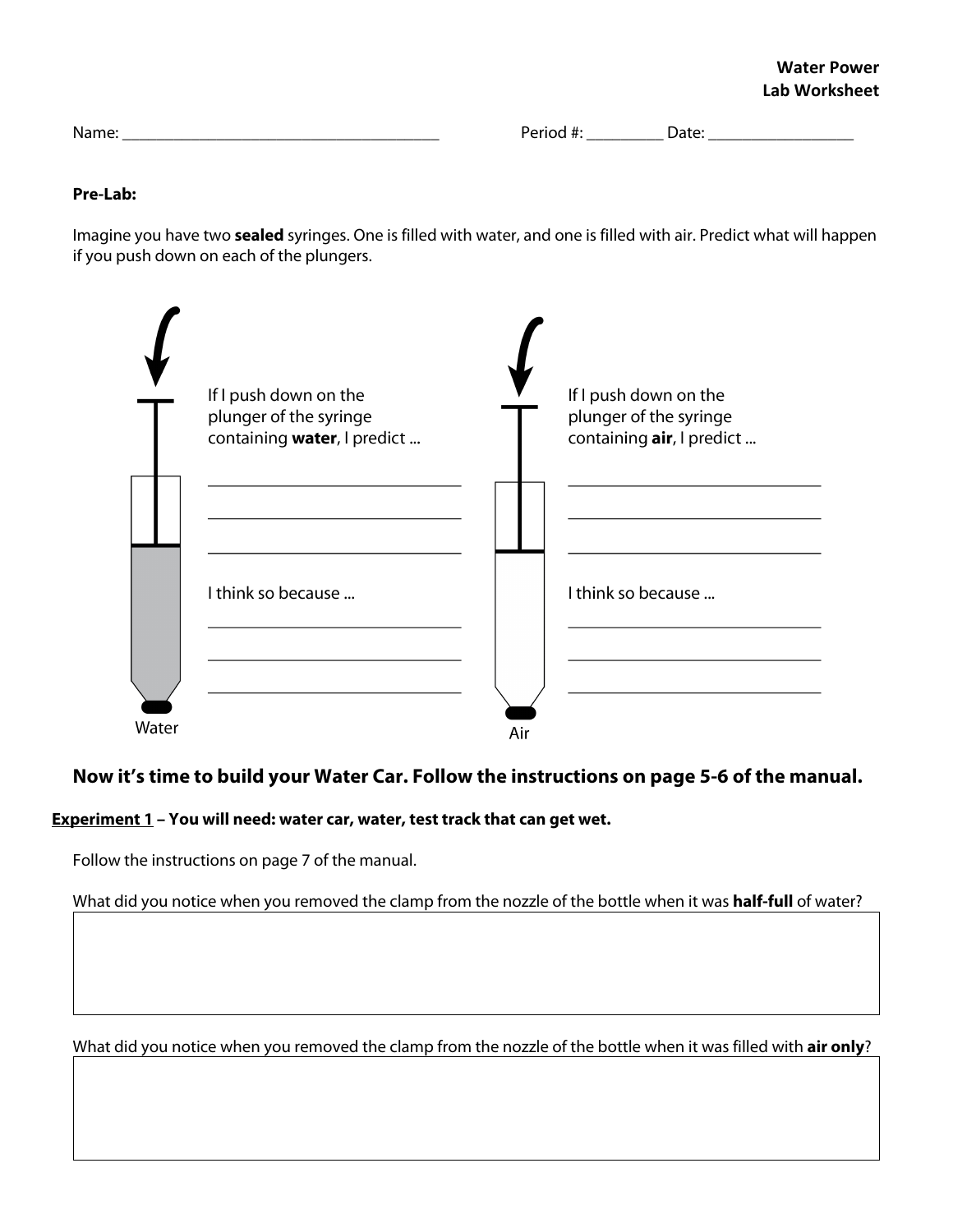### **Experiment 2 – You will need: compressed air bottle, a marshmallow, a marble (or something hard).**

Follow the instructions on page 9 of the manual.

What did you notice happened to the **marshmallow** when you pumped the bottle with air? Draw a picture and think about what's going on with the air molecules and the marshmallow molecules.

What did you notice happened to the **marble** when you pumped the bottle with air? Draw a picture and think about what's going on with the air molecules and the marble molecules.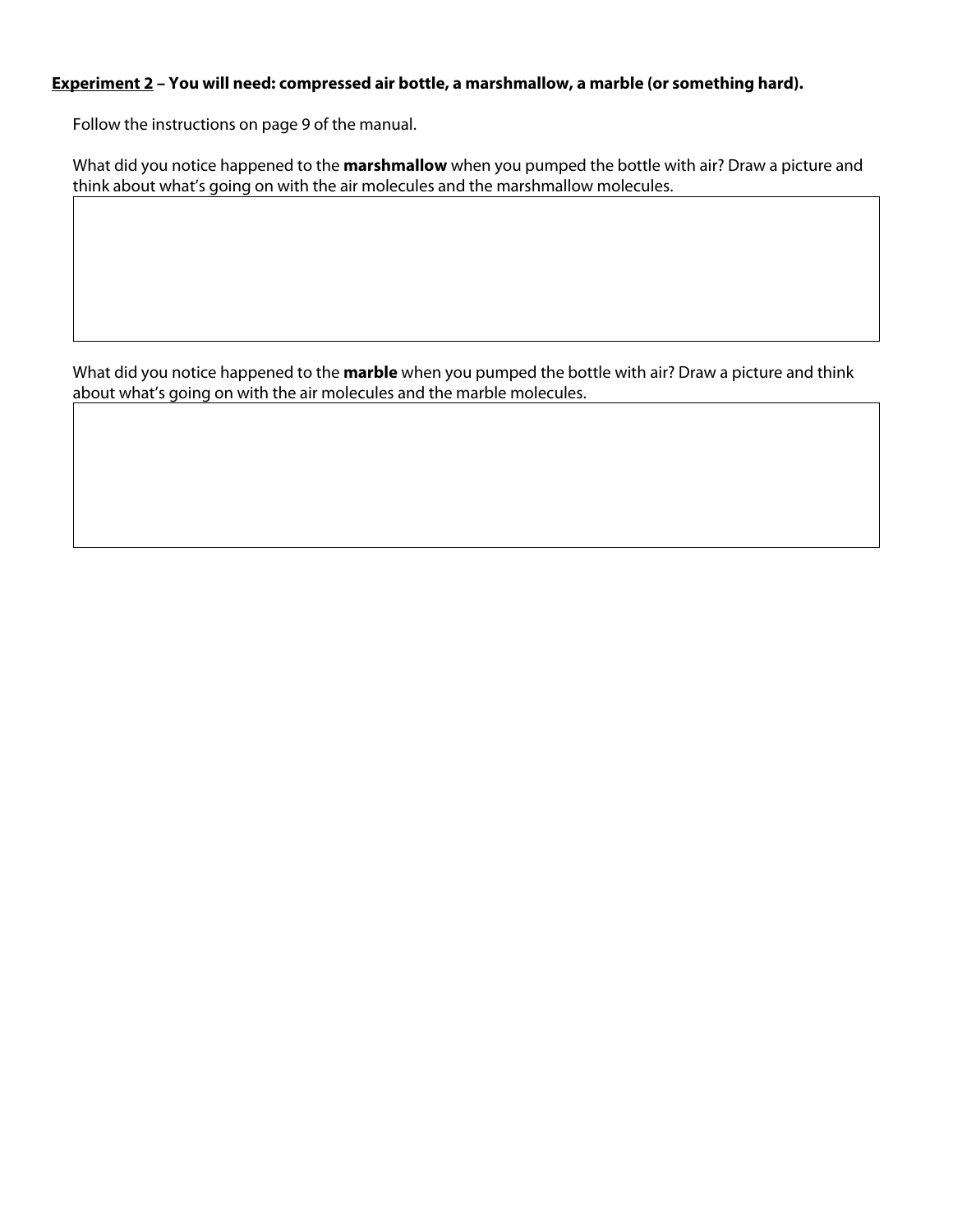### **Experiment 3 – You will need: water car, meter stick, tape (or chalk or other way to mark the ground), water, test track that can get wet.**

Follow the instructions on page 13 of the manual.

Directions: With a meter stick, lay out a two-meter-long test track that can get wet. Mark the ground at regular intervals (every 10 cm or so) with chalk if you are outside or tape if you are inside.

Part A:

- For each trial, you will fill the bottle half-way with water.
- You will change the number of times you pump the car before releasing the clamp.
- Perform three trials for every number of pumps that you are testing.
- For each trial, you will measure the distance that your car travels. Then you will calculate the average distance.

Hypothesis – Part A: What do you think is going to happen?

What is the independent variable (what are you changing in Part A)? \_\_\_\_\_\_\_\_\_\_\_\_

What is the dependent variable (what are you measuring in Part A)? Data collection:

|                 | Distance in meters (how far did your car travel?) |         |         |                  |
|-----------------|---------------------------------------------------|---------|---------|------------------|
| Number of pumps | Trial 1                                           | Trial 2 | Trial 3 | Average distance |
| 0               |                                                   |         |         |                  |
| 10              |                                                   |         |         |                  |
| 30              |                                                   |         |         |                  |
| 50              |                                                   |         |         |                  |
| (you decide)    |                                                   |         |         |                  |

Data analysis: What did you notice? (Hint: refer specifically to your data)